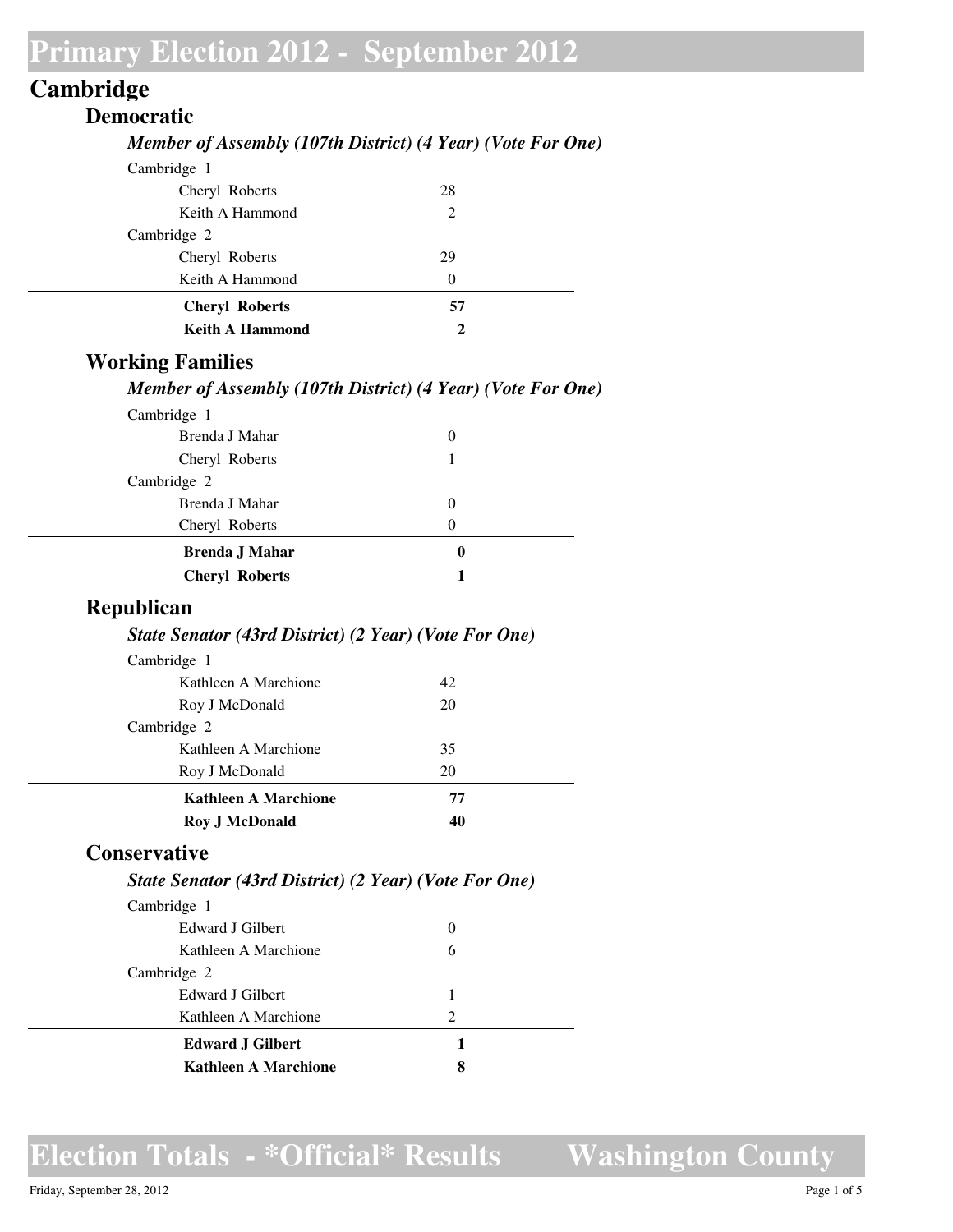## **Easton**

## **Republican**

#### *State Senator (43rd District) (2 Year) (Vote For One)*

| <b>Roy J McDonald</b>       | 93  |  |
|-----------------------------|-----|--|
| <b>Kathleen A Marchione</b> | 131 |  |
| Roy J McDonald              | 38  |  |
| Kathleen A Marchione        | 57  |  |
| Easton 2                    |     |  |
| Roy J McDonald              | 55  |  |
| Kathleen A Marchione        | 74  |  |
| Easton 1                    |     |  |

### **Conservative**

#### *State Senator (43rd District) (2 Year) (Vote For One)*

| Easton 1 |                         |               |
|----------|-------------------------|---------------|
|          | Edward J Gilbert        | $\theta$      |
|          | Kathleen A Marchione    | 2             |
| Easton 2 |                         |               |
|          | Edward J Gilbert        | $\theta$      |
|          | Kathleen A Marchione    | $\mathcal{D}$ |
|          | <b>Edward J Gilbert</b> | 0             |
|          | Kathleen A Marchione    |               |
|          |                         |               |

## **Election Totals - \*Official\* Results**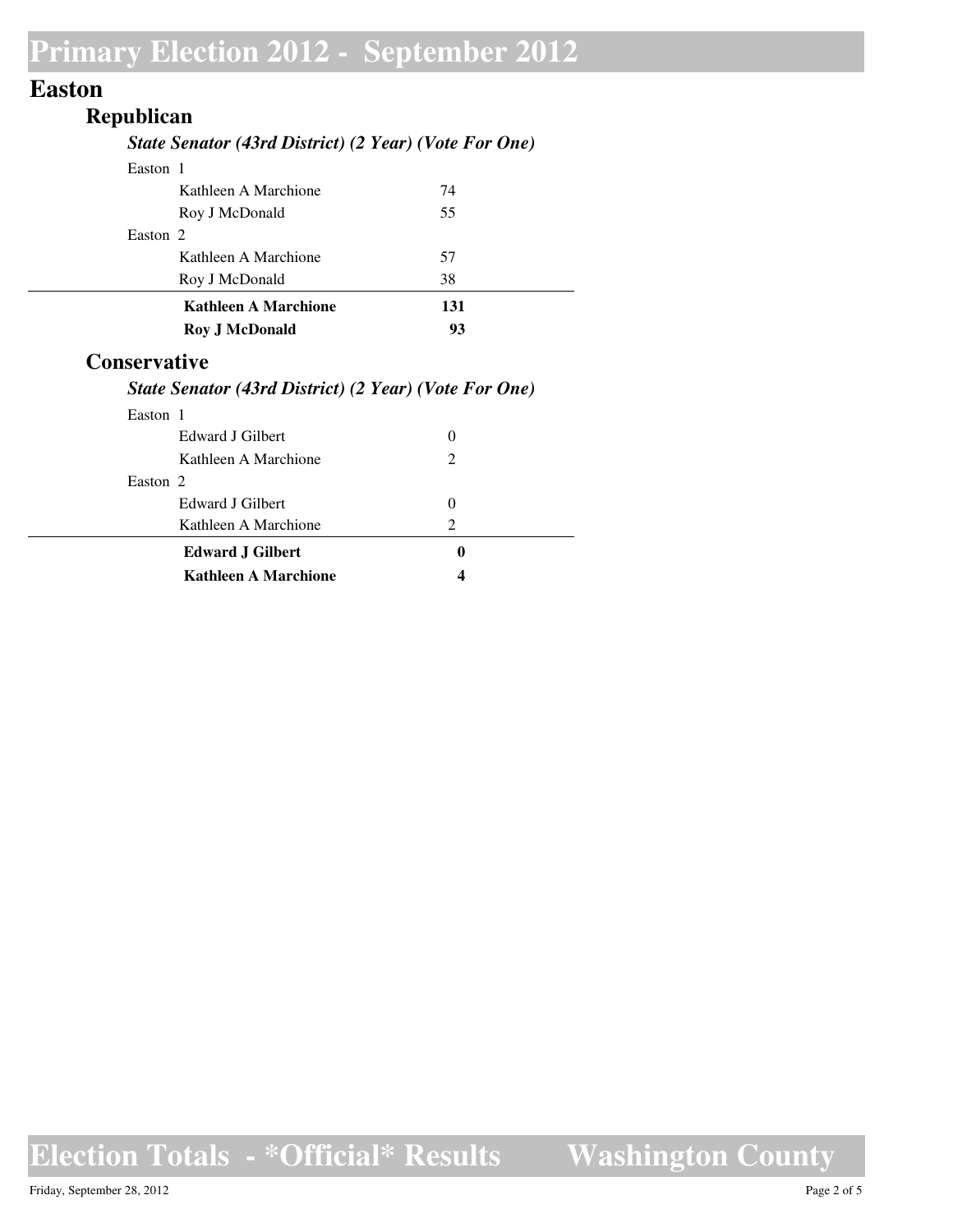### **Fort Ann**

### **Republican**

#### *Member of County Committee (2 Year) (Vote For Four)*

| Fort Ann 3               |    |  |
|--------------------------|----|--|
| Mary Jane Godfrey        | 54 |  |
| Gretchen Stark           | 67 |  |
| William S Hohmann        | 40 |  |
| Howard Denison           | 44 |  |
| Tori J E Riley           | 28 |  |
| Darlene Dumas            | 60 |  |
| Inez A Mattison          | 39 |  |
| Carte Patti              | 1  |  |
| Carte Lindsay            | 1  |  |
|                          |    |  |
| <b>Mary Jane Godfrey</b> | 54 |  |
| <b>Gretchen Stark</b>    | 67 |  |
| <b>William S Hohmann</b> | 40 |  |
| <b>Howard Denison</b>    | 44 |  |
| <b>Tori J E Riley</b>    | 28 |  |
| <b>Darlene Dumas</b>     | 60 |  |
| <b>Inez A Mattison</b>   | 39 |  |
| <b>Carte Patti</b>       | 1  |  |
| <b>Carte Lindsay</b>     | 1  |  |

**Election Totals - \*Official\* Results**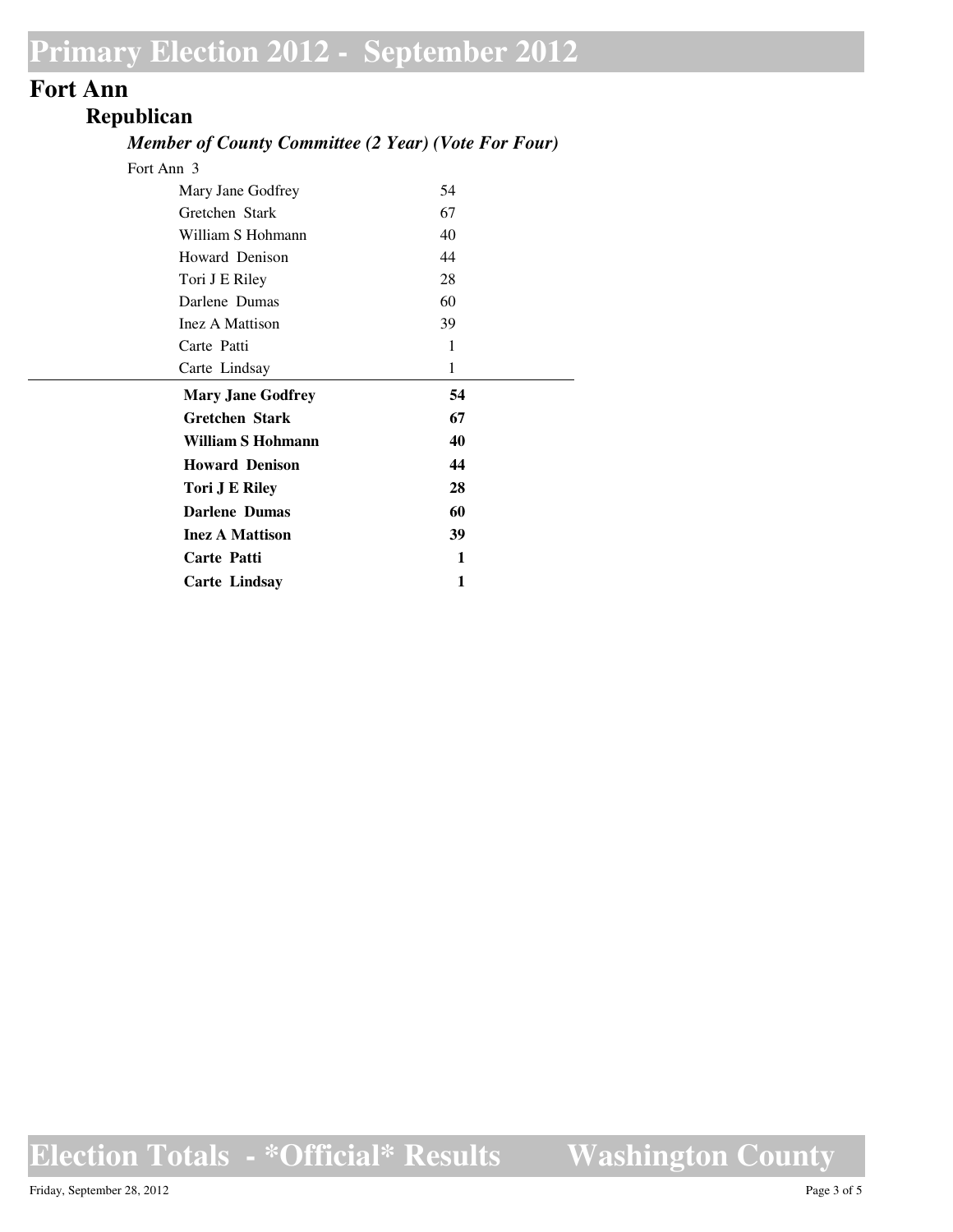## **Hartford**

## **Republican**

### *Town Justice (4 Year) (Vote For One)*

| <b>Sharon Schofield</b> | 83 |
|-------------------------|----|
| Sam Irwin               | 71 |
| Sharon Schofield        | 53 |
| Sam Irwin               | 49 |
| Hartford 2              |    |
| Sharon Schofield        | 30 |
| Sam Irwin               | 22 |
| Hartford 1              |    |

# **Election Totals - \*Official\* Results**

**Washington County**